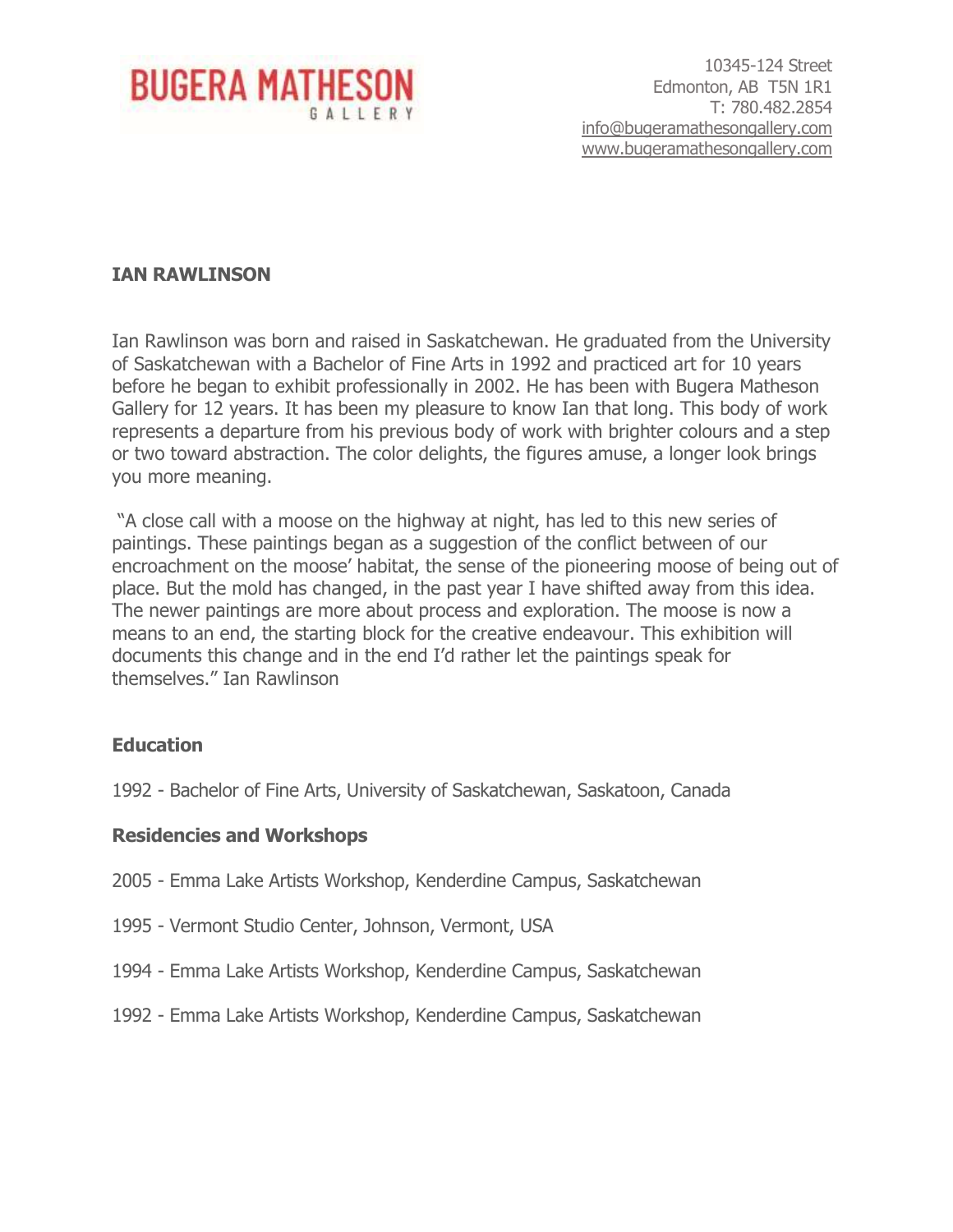## **Grants**

2001 - Saskatchewan Arts Board Creative C Grant

## **Solo Exhibitions**

- 2010 Silent Nights of Wonder Darrell Bell Gallery, Saskatoon
- 2008 Recent Paintings Darrell Bell Gallery, Saskatoon
- 2006 Recent Paintings Darrell Bell Gallery, Saskatoon
- 2003 Opacity Agnes Bugera Gallery, Edmonton
- 2002 Recent Paintings Darrell Bell Gallery, Saskatoon

## **Selected Exhibitions**

2016 - Naturescapes: Heather Cline, Nancy Lowry and Ian Rawlinson, The Gallery/art placement inc. Saskatoon

2014 - Modern Visions:Mendel Art Gallery 50th Anniversary Exhibition, Saskatoon

2013 - Get Out Of Dodge/ Extravaganza: Ian Rawlinson and Jim Graham Darrell Bell **Gallerv** 

2013 - Prairie Reconstruction; SaskArt Travelling Art Show, OSAC Saskatchewan

2010 - Region: Contemporary Painting in Saskatchewan, curated by Bart Gazzola, AKA Gallery, Saskatoon

2010 - This Train: Fine Arts Alumni 1990-2010, Kenderdine Art Gallery, University of **Saskatchewan** 

2010 - Dusk/Night: Ian Rawlinson and David Wilson, Agnes Bugera Gallery, Edmonton

2010 - Toronto International Art Fair, Darrell Bell Gallery Booth

2008 - Noctuary: Gordon Harper, Ian Rawlinson and David Wison, Agnes Bugera Gallery, **Edmonton** 

2006 - Night and Day: Grant McConnell and Ian Rawlinson, Agnes Bugera Gallery, **Edmonton** 

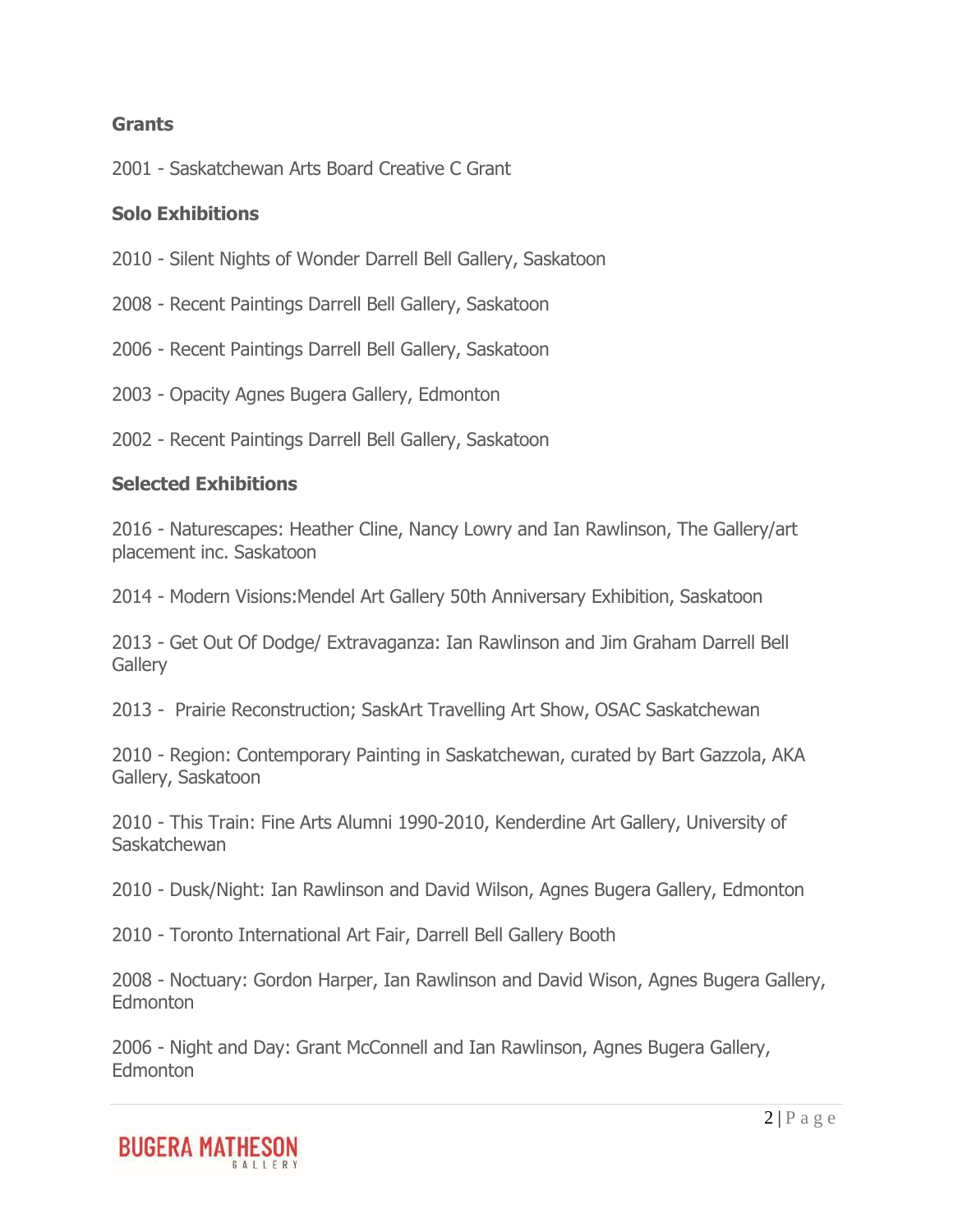2005 - Night Watch: David Hoffos and Ian Rawlinson, Mendel Art Gallery, Saskatoon

2001 - Ghost Town: Five Saskatoon Artists, Mendel Art Gallery, Saskatoon

2001 - Viewing Distance: New Works by Saskatchewan Artists, Art Gallery of Swift Current, Estevan Art Gallery, Moose Jaw Musem and Art Gallery, The Little Gallery, Prince Albert

# **Collections**

- Department Of Foreign Affairs and International Trade Canada
- The Saskatchewan Arts Board
- The Remai Modern Art Gallery of Saskatchewan
- Moose Jaw Museum and Art Gallery, Saskatchewan
- University of Saskatchewan
- MLT Law LLP, Saskatoon
- **RBC Dominion Securities Inc. Saskatoon Branch**
- ⎯ Stevenson Hood Thornton Beaubier LLP, Saskatoon
- ⎯ Scharfstein Gibbings Walen & Fisher LLP, Saskatoon
- Mazankowski Alberta Heart Institute, Edmonton